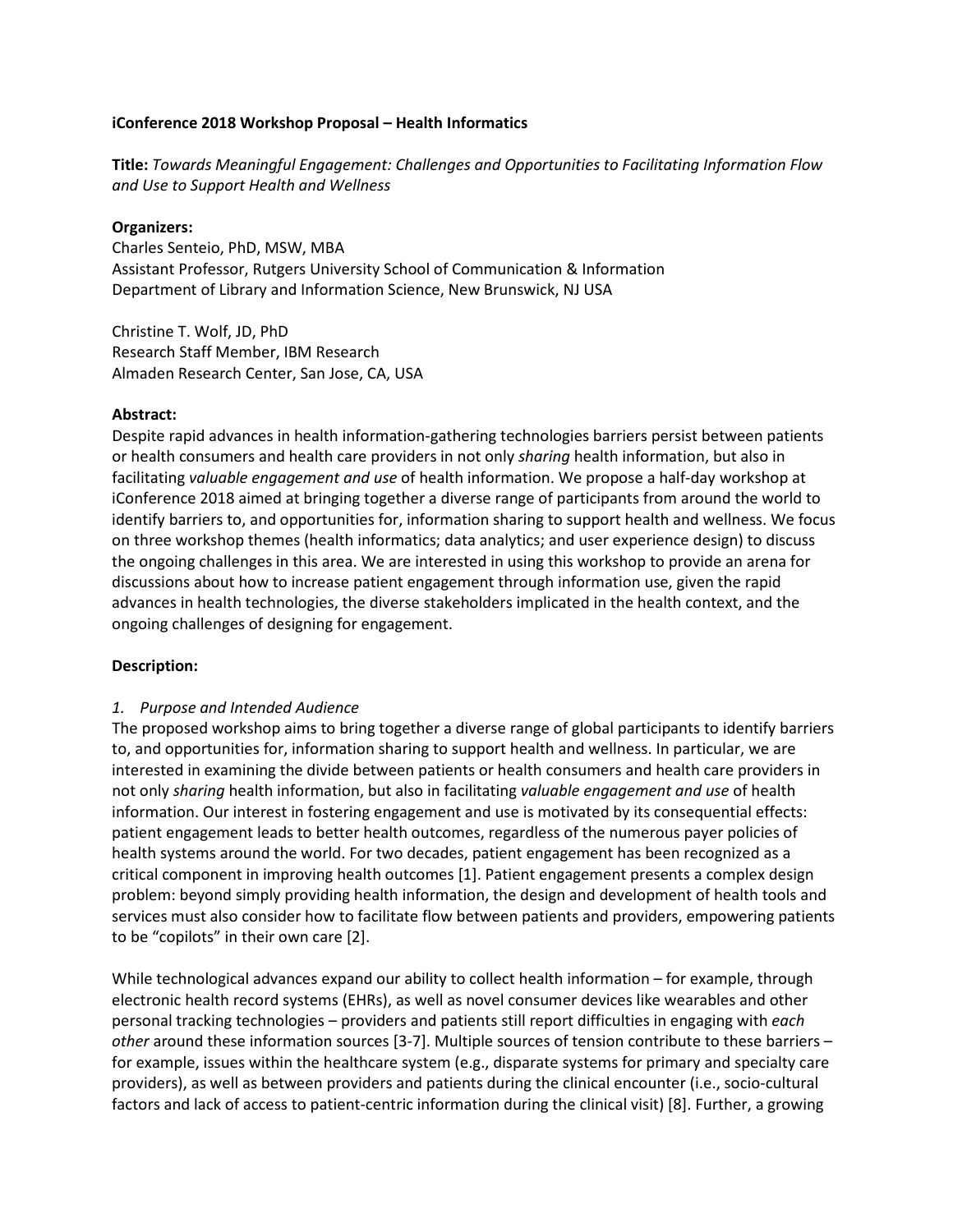digital divide excludes many – such as elders, minority groups, and other individuals with limited health technology literacy – from participating in the possible benefits envisioned by health technology advances [9, 10].

Given these challenges, we are interested in using this workshop to provide an arena for discussions about how we can work to increase patient engagement through information use, given the rapid advances in health technologies, the diverse stakeholders implicated in the health context, and the ongoing challenges of designing for engagement.

Towards this goal, the proposed workshop is organized around three themes:

- 1) **Clinical Care Delivery** identifying facilitators of information flow and information needs at the point of care with a particular emphasis on emerging technology;
- 2) **Data Analytics** considering questions that arise from incorporating information gleaned from multiple and disparate data streams (e.g., technical feasibility; utility and quality of data sources; limitations of partial and incomplete data; risk of algorithmic bias);
- 3) **User Experience Design** considering the unique design challenges of increasing meaningful engagement and information flow in the health context, given the complexity of health and wellness information (e.g., challenges of health literacy and numeracy) as well as designing user experience given the considerable diversity of users (e.g., providers, patients, caregivers).
- *1.1. Intended Audience*

The iSchools' interdisciplinary and international community of scholars makes the iConference an ideal place to discuss the challenges and opportunities of enhancing information flow to support health and wellness. The proposed workshop aims to convene a group of individuals with a diverse range of perspectives. We will attract workshop participation from academic and industry researchers, and information professionals.

# *2. Proposed Format*

#### 2.1. Schedule

| $0 - 15$ min           | Welcome and Introductions                                      |
|------------------------|----------------------------------------------------------------|
| $15min - 1hr$ 30 $min$ | Breakout based on Themes (facilitators assigned prior based on |
|                        | papers submitted and vetted by workshop organizers):           |
|                        | 1. Clinical Care Delivery                                      |
|                        | Data Analytics<br>2.                                           |
|                        | User Experience Design<br>3.                                   |
| 1 $hr$ 30 $min - 2hr$  | Group Discussion - Challenges and Opportunities                |
|                        | Report out from each breakout                                  |
| $2hr - 2hr$ 15min      | <b>Break</b>                                                   |
| $2hr 15min -$          | <b>Interdisciplinary Discussions</b>                           |
| 3hr 30min              | Clinical Care Delivery - Data Analytics<br>1.                  |
|                        | Clinical Care Delivery - User Experience Design<br>2.          |
|                        | 3.<br>Data Analytics - User Experience Design                  |
| $3hr$ 30 $min - 4hr$   | Group Discussion - Challenges and Opportunities                |
|                        | Report out from each breakout                                  |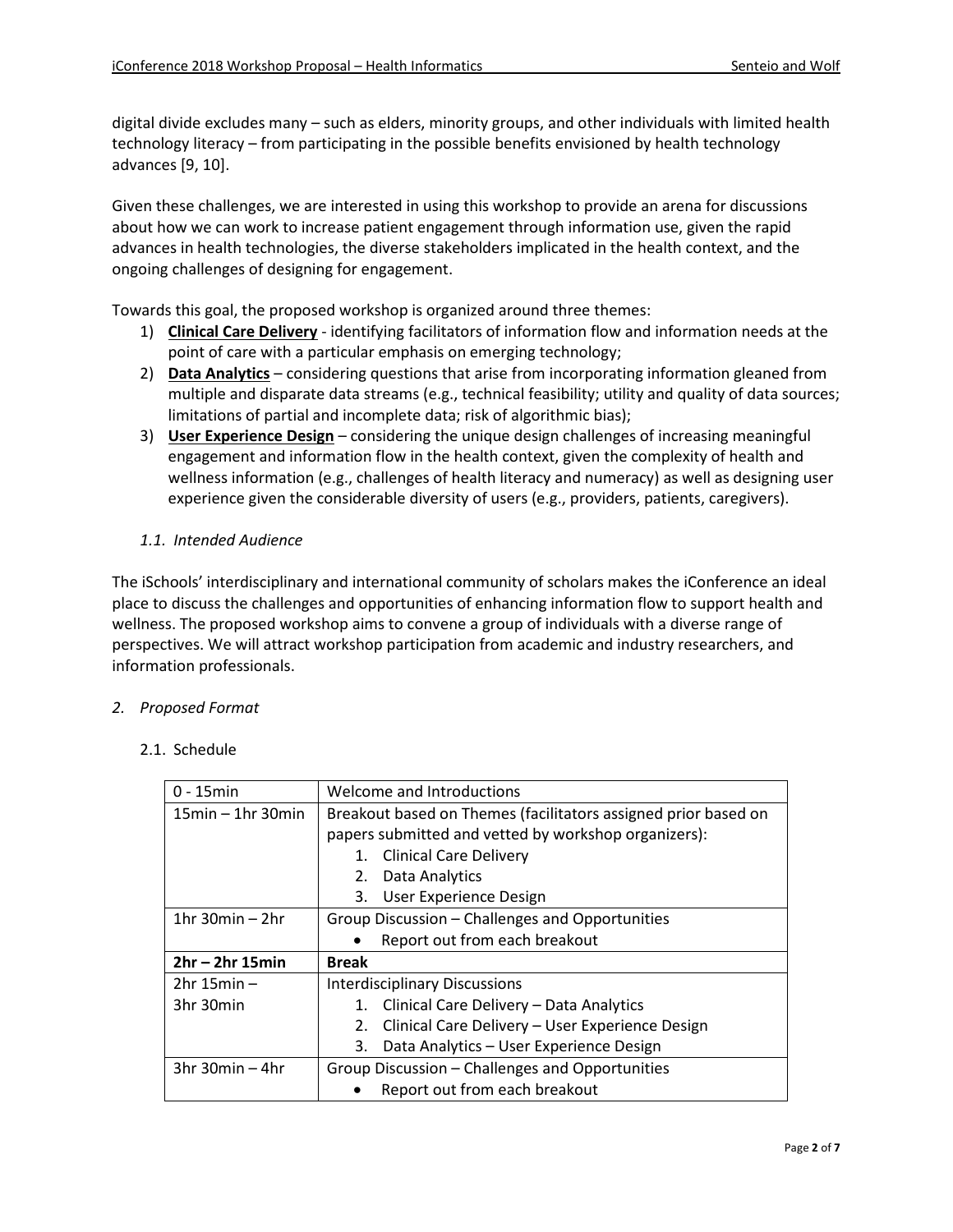|                   | Potential Collaboration Beyond iConference |
|-------------------|--------------------------------------------|
| $4hr - 4hr 15min$ | Wrap up and Conclusion                     |

# *2.2. Call for Position Papers*

We aim to conduct a workshop that maximizes idea exchange. All interested researchers, graduate students, clinicians, and information science professionals are invited to submit a position paper (1200 word limit) in which they describe the topic they propose to discuss and how it relates to one or more of the three workshop themes. Interested individuals should submit their proposal to [HealthInformatics.iConf2018@senteio.com](mailto:HealthInformatics.iConf2018@senteio.com) by January 21, 2017 11:59pm GMT. Position papers should clearly indicate applicability to *one or more of the three* workshop themes and should include the following three sections:

- 1) Topic/Project: indicate if the proposal describes a research project or practitioner experience. If proposal is part of a research project describe the topic and context, include methods and stage of the project. If the proposal describes practitioner experience, discuss relevancy to the workshop in context of the work.
- 2) Tie to Themes: state how the proposal relates to one or more of the workshop themes
- 3) Goals: state what you hope to get out of the workshop, indicate if there are other themes you would like to interface with in group breakouts.

Prior to the workshop, the organizers will use submitted position papers to organize small groups and identify group leads for discussions on a number of topics (see **List of Proposed Topics**) related to information flow for consumers (patients/caregivers) and providers.

# *3. Goals or Outcomes*

The workshop will curate new ideas within the information science community concerning improvements in information flow and engagement for health and wellness. We hope to form collaborations during the half-day workshop which result in new research teams among workshop attendees. Organizers will encourage collaborations through facilitation during the workshop; following the workshop, we will distribute discussion notes and attendee contact information.

# *4. Relevance to the iConference*

The iConference features various topics surrounding the relationships among information, people, and technology. We believe this workshop will help advance the field of health informatics by spurring intense discussions deliberating the confluence of issues associated with enhancing information flows and meaningful engagement associated with health and wellness.

# *5. Duration*

The workshop will be a half-day event

# *6. Expected/Preferred Number of Participants*

We expect approximately 30 participants. We will limit participation to 45 in order to ensure a cohesive group with opportunities for interactions.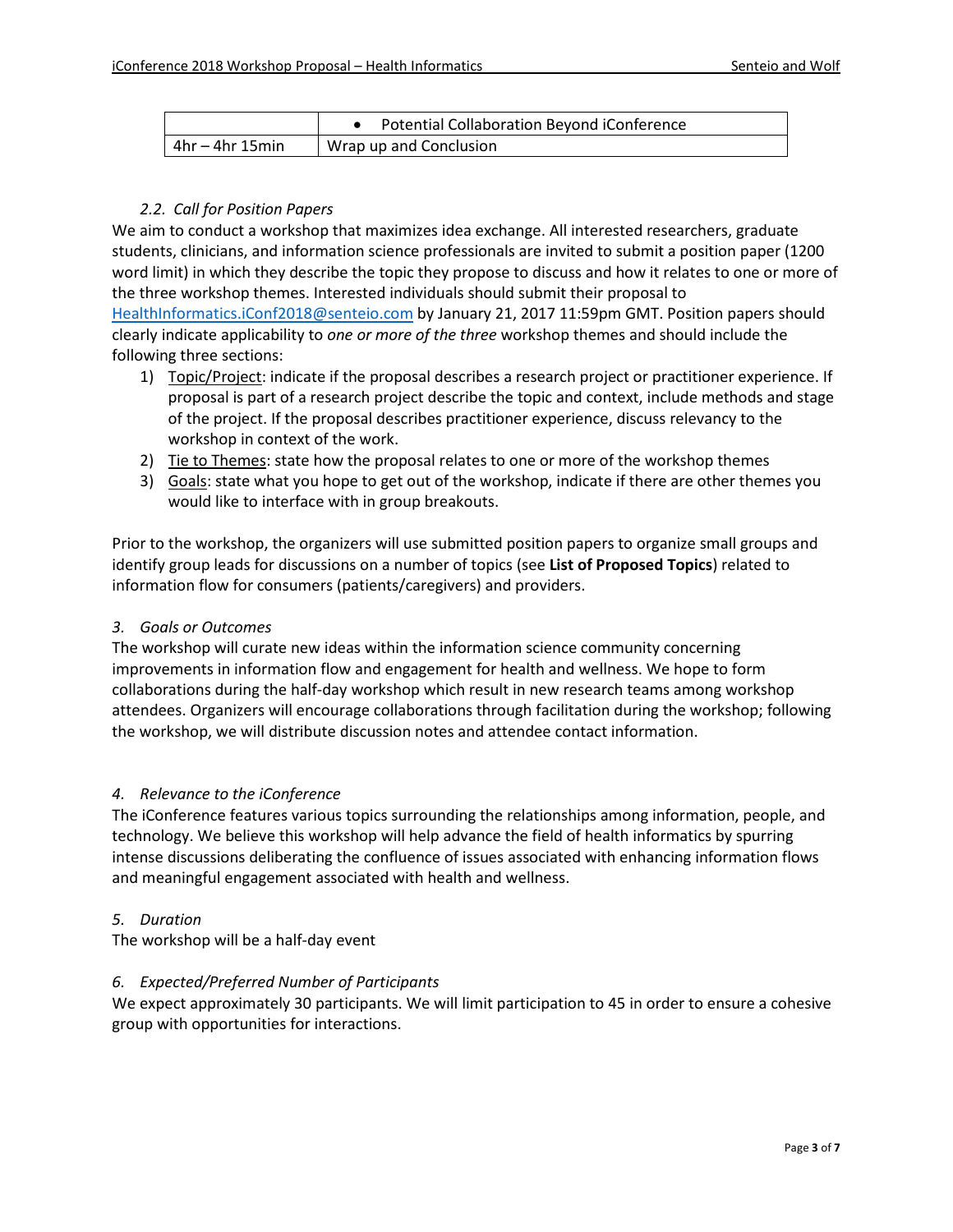**List of proposed topics** (we would like to include this list in proposal call, if permitted given word limits) Topics include, but are not limited to the following:

- **Health Informatics**
	- o *Information Flows*
		- Emerging technology to facilitate health information flow between patients/caregivers and providers
		- Data needs of care coordination (e.g. care transitions, community-based health/wellness resources)
		- Financial incentives for health information sharing and integration
	- o *Vulnerable and Underserved Populations*
		- Vulnerable populations (e.g., elderly, minorities, disabled, immigrants, refugees) and personal health technology
		- Factors presenting barriers to care and expanding access for the underserved Enhancing health informatics tools to address disparities in access to primary and specialty care
	- o *Health Information Seeking Behavior*
		- Applicability of relevant information behavior theories and/or conceptual lenses in addressing barriers of health information flow and engagement
		- Role of different professions in health information behavior (e.g., librarians, allied health, etc.)
		- Role of different community institutions and services in health information behavior (e.g., government programs, libraries)
		- Role of library expertise and specialties in health information behavior (e.g., public, academic, and medical libraries and librarians)

# • **Data Analytics**

- o *Data Access*
	- Issues of data access, technical interoperability, and data quality
	- **Data types and the scope of possible insights (e.g., streaming versus historical** data; acute versus chronic health encounters; granularity of data and ability to provide individual/group/population level insights)
- o *Automation and Personalization*
	- Role of artificial intelligence, algorithmic, and other automated outputs in clinical care
	- Expertise and situated decision-making in clinical care
- o *Practice Transformation*
	- Integration and transformation of existing workflows and routines with health analytics
	- Impacts on occupational authority, expertise, and control in the clinical encounter (e.g., possible challenges and consequences of "patients as copilots" as well as "algorithmic management")
- o *Privacy and Security*
	- Ensuring privacy and security compliance with increased information flow
	- Identifying and measuring potential risk and harm from integrated health data systems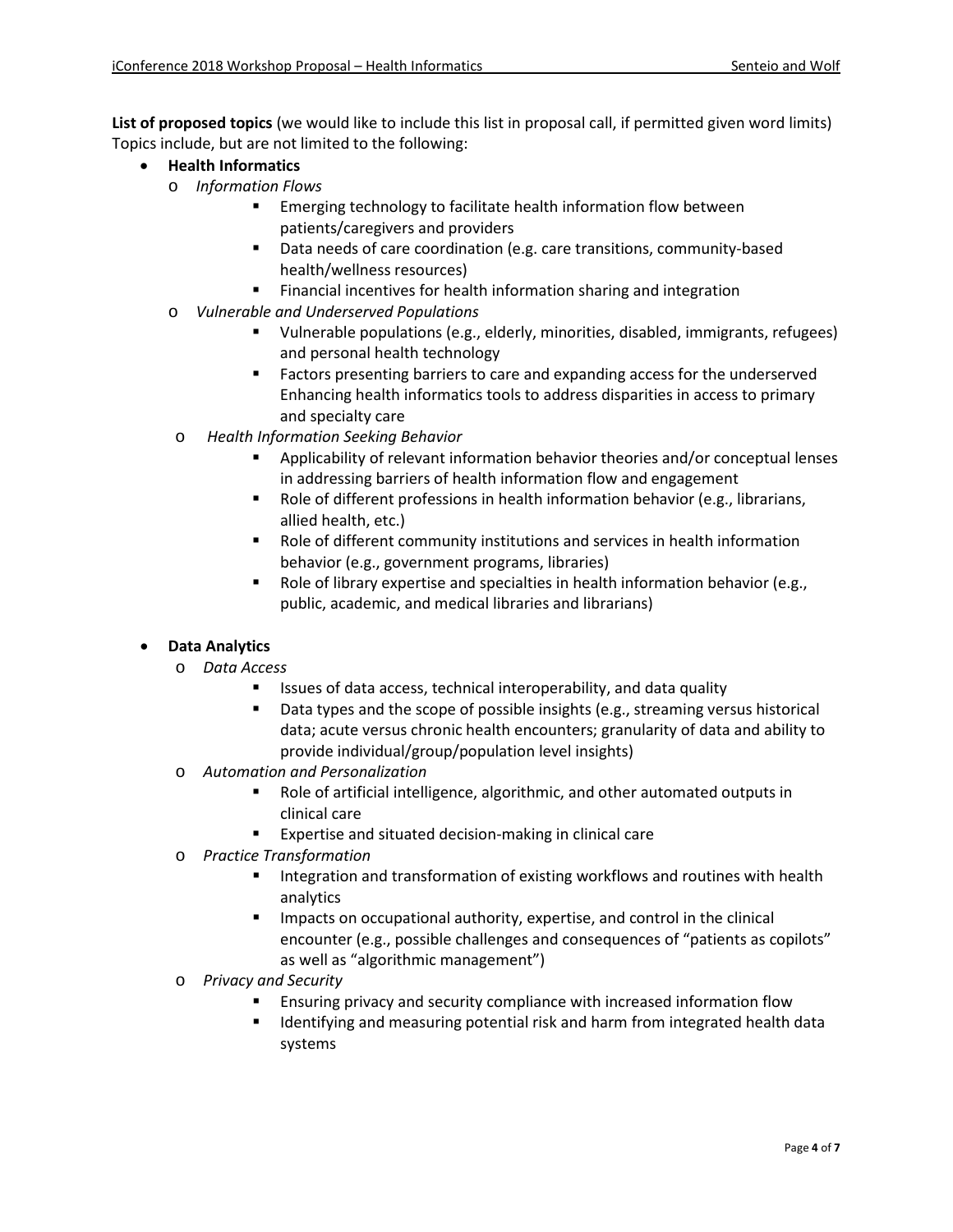# • **User Experience Design**

- o *Cognitive Load* 
	- Designing with diversity in health and data literacy in mind
	- Novel visualization, display, and interaction design strategies to decrease cognitive load
- o *Continuity and Personal Information Management*
	- **Designing for multi-system, multi-app health IT ecosystems**
	- **Self-tracking across platforms**
- o *Supporting Health Care Ecosystems*
	- **Mapping diverse stakeholder interests in the design of health information** technologies and services (e.g., patients, providers, caregivers)
	- **•** Designing for user constellations (i.e., complex user arrangements that accommodate different stakeholders and different interests)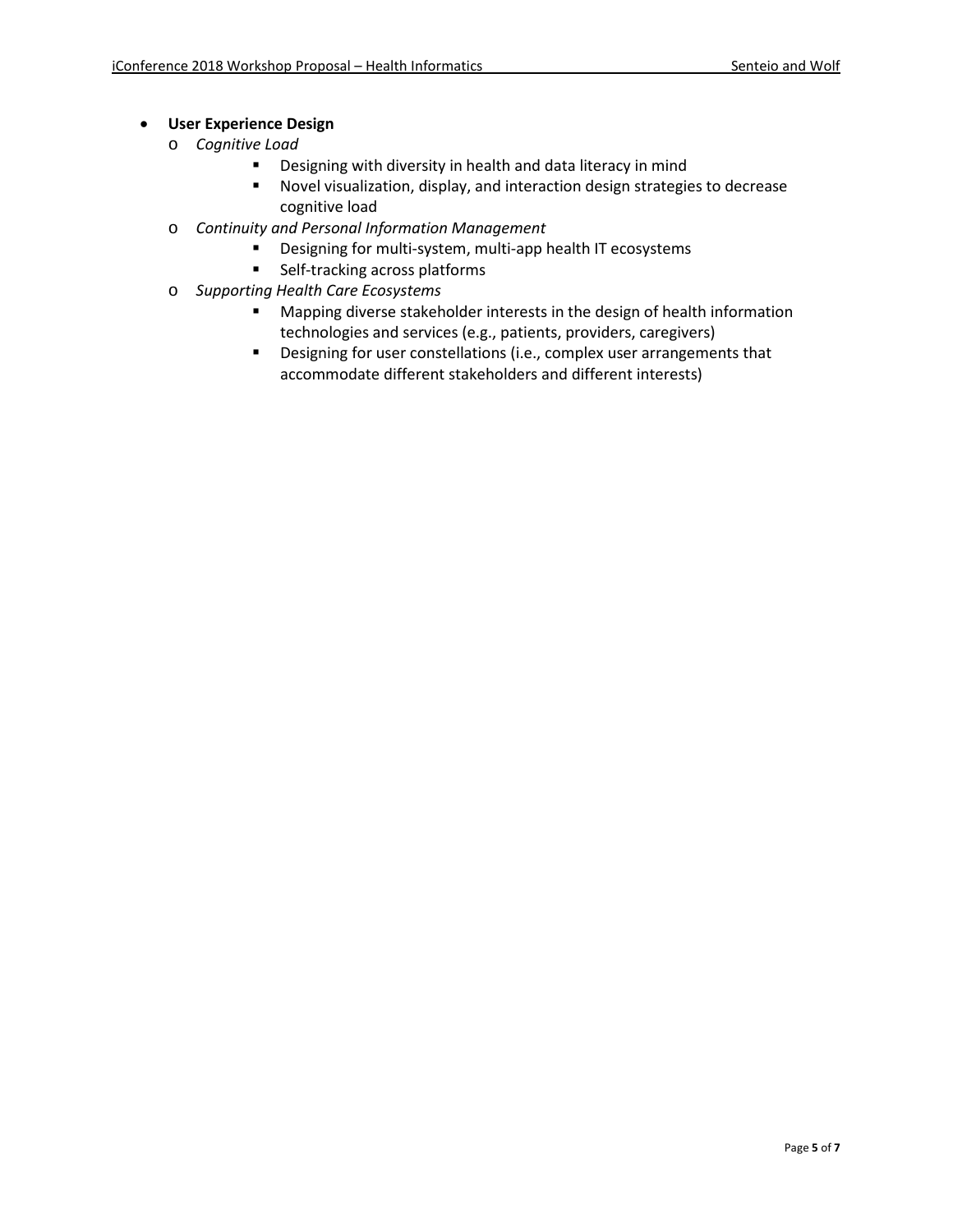#### **References**

- 1. Carman, K.L., et al., *Patient And Family Engagement: A Framework For Understanding The Elements And Developing Interventions And Policies.* Health Affairs, 2013. **32**(2): p. 223-231.
- 2. Tang, P.C. and D. Lansky, *The Missing Link: Bridging The Patient–Provider Health Information Gap.* Health Affairs, 2005. **24**(5): p. 1290-1295.
- 3. Bietz, M.J., et al., *Creating Meaning in a World of Quantified Selves.* IEEE Pervasive Computing, 2016. **15**(2): p. 82-85.
- 4. Kreitmair, K.V., M.K. Cho, and D.C. Magnus, *Consent and engagement, security, and authentic living using wearable and mobile health technology.* Nat Biotech, 2017. **35**(7): p. 617-620.
- 5. Piwek, L., et al., *The Rise of Consumer Health Wearables: Promises and Barriers.* PLoS Medicine, 2016. **13**(2): p. e1001953.
- 6. Hassan, L., et al., *Tea, talk and technology: patient and public involvement to improve connected health 'wearables' research in dementia.* Research Involvement and Engagement, 2017. **3**(1): p. 12.
- 7. Chiauzzi, E., C. Rodarte, and P. DasMahapatra, *Patient-centered activity monitoring in the selfmanagement of chronic health conditions.* BMC Med, 2015. **13**(77).
- 8. Wong, E.L.Y., et al., *Views and Experience on Patient Engagement in Healthcare Professionals and Patients—How Are They Different?* Open Journal of Nursing, 2017. **07**(06): p. 615-629.
- 9. Lyles, C.R., et al., *mHealth and Health Information Technology Tools for Diverse Patients with Diabetes.* Journal of diabetes research, 2017. **2017**: p. 1704917.
- 10. Kelley, M.S., D. Su, and D.H. Britigan, *Disparities in Health Information Access: Results of a County-Wide Survey and Implications for Health Communication.* Health Communication, 2016. **31**(5): p. 575-582.
- 11. Senteio, C.R., et al., *The Impact of the EHR on the Collection and Retrieval of Psychosocial Information in Outpatient Diabetes Care*. 2017: Manuscript Submitted for Publication.
- 12. Bejan, C.A., et al., *Mining 100 million notes to find homelessness and adverse childhood experiences: 2 case studies of rare and severe social determinants of health in electronic health records.* Journal of the American Medical Informatics Association, 2017.
- 13. Jeong Yi, Y., *Consumer Health Information Behavior in Public Libraries: A Qualitative Study.* The Library Quarterly, 2015. **85**(1): p. 45-63.
- 14. Pine, K., C.T. Wolf, and M. Mazmanian, *The Work of Reuse: Birth Certificate Data and Healthcare Accountability Measurements*, in *iConference 2016*, i. Proceedings, Editor. 2016.
- 15. Swan, M., *Health 2050: The Realization of Personalized Medicine through Crowdsourcing, the Quantified Self, and the Participatory Biocitizen.* Journal of Personalized Medicine, 2012. **2**(3): p. 93.
- 16. Lee, M.K., et al., *Working with Machines: The Impact of Algorithmic and Data-Driven Management on Human Workers*, in *Proceedings of the 33rd Annual ACM Conference on Human Factors in Computing Systems*. 2015, ACM: Seoul, Republic of Korea. p. 1603-1612.
- 17. Hajian, S., F. Bonchi, and C. Castillo, *Algorithmic Bias: From Discrimination Discovery to Fairnessaware Data Mining*, in *Proceedings of the 22nd ACM SIGKDD International Conference on Knowledge Discovery and Data Mining*. 2016, ACM: San Francisco, California, USA. p. 2125-2126.
- 18. Chen, Y., V. Ngo, and S.Y. Park, *Caring for caregivers: designing for integrality*, in *Proceedings of the 2013 conference on Computer supported cooperative work*. 2013, ACM: San Antonio, Texas, USA. p. 91-102.
- 19. Wolf, C.T. and T.C. Veinot, *Struggling for space and finding my place: An interactionist perspective on everyday use of biomedical information.* Journal of the Association for Information Science and Technology, 2015. **66**(2): p. 282-296.